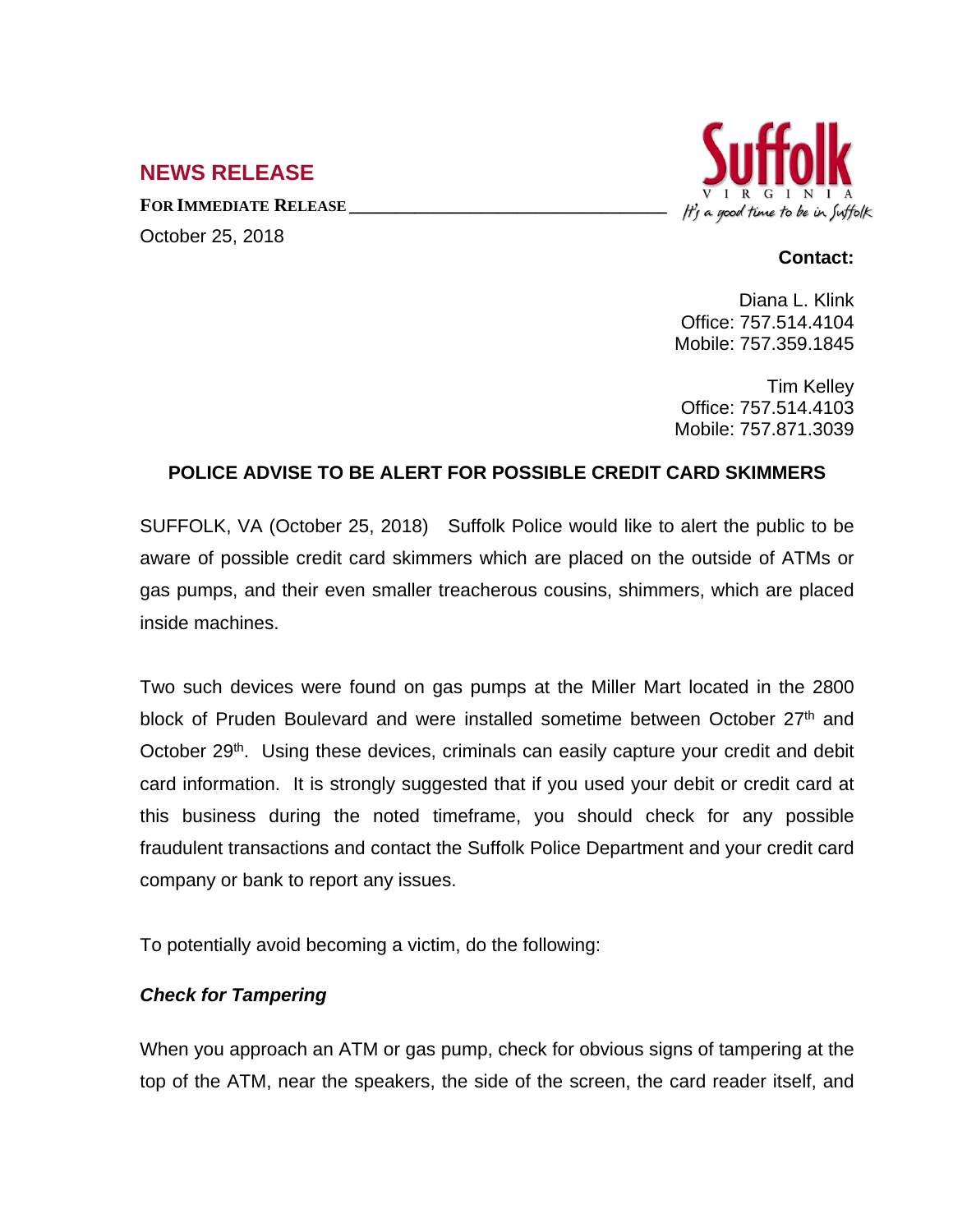the keyboard. Consumers should also check the security strip on the pumps for wear or tearing. This is another good indicator for the embedded blue-tooth skimmer.

If something looks different, such as a different color or material, graphics that aren't aligned correctly, or anything else that doesn't look right, don't use that device. The same is true for credit card readers in the checkout line. If you're at the bank, it's a good idea to quickly take a look at the ATM next to yours and compare them both. If there are any obvious differences, don't use either one, and report the suspicious tampering to your bank. For example, if one ATM has a flashing card entry to show where you should insert the ATM card and the other ATM has a plain reader slot, you know something is wrong. Since most skimmers are glued on top of the existing reader, they will obscure the flashing indicator.

If the keyboard doesn't feel right—too thick, perhaps—then there may be a PINsnatching overlay, so don't use it.

Skimmers read the magnetic stripe as the card is inserted, so give the card a bit of a wiggle as you put it in. The reader needs the stripe to go in a single motion, because if it isn't straight in, it can't read the data correctly. If the ATM is the kind where it takes the card and returns it at the end of the transaction, then the reader is on the inside. Wiggling the card as you enter it in the slot won't interfere with your transaction, but will foil the skimmer.

This tactic won't work on shimmers, and won't work with any ATM that captures and holds your card while your transaction is in process. However, there are still ways to protect yourself when using these machines.

#### *Think Through Your Steps*

Whenever you enter your debit card's PIN, assume there is someone looking. Maybe it's over your shoulder or through a hidden camera. Cover the keypad with your hand when you enter your PIN. That's a good policy even if you don't notice anything odd about the ATM. Obtaining the PIN is essential, since the criminals can't use the stolen